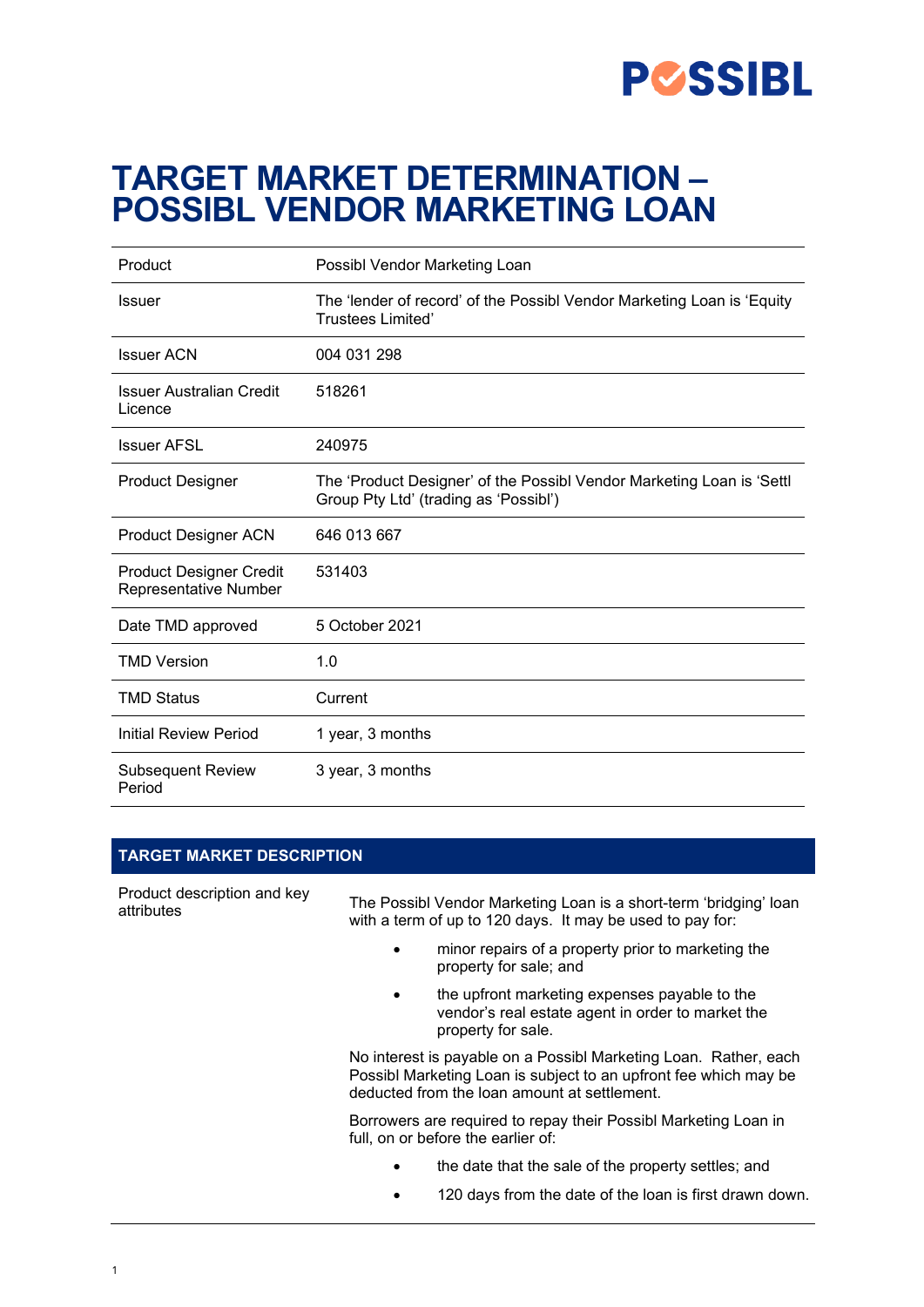|                                  | Borrowers may also elect to repay their Possibl Marketing Loan<br>early.                                                                                                                                                                                                                         |  |  |
|----------------------------------|--------------------------------------------------------------------------------------------------------------------------------------------------------------------------------------------------------------------------------------------------------------------------------------------------|--|--|
| Consumer needs and<br>objectives | The Possibl Vendor Marketing Loan is designed for vendors who<br>wish to maximise the sale price of their property (through effective<br>marketing and minor renovations and repairs to the property) but<br>who would rather finance these costs and expenses, rather than<br>pay them upfront. |  |  |
|                                  | It is likely to suit borrowers who are believe that their property will<br>sell within 120 days and who are eager to pay all costs and<br>expenses associated with the loan out of the proceeds of sale of<br>the property.                                                                      |  |  |
| Consumer financial situation     | The Possibl Vendor Marketing Loan is targeted at customers that<br>are 'asset rich, but cash poor'.                                                                                                                                                                                              |  |  |
|                                  | Customers within the target market, will have sufficient equity in<br>the property to cover the repayment of the loan upon settlement of<br>the sale of the property.                                                                                                                            |  |  |
|                                  | The target market will, for cash flow budgeting purposes, be likely<br>to want to reduce the expenses that they are required to make<br>upfront, and rather, move these payments so that they can be paid<br>out of the proceeds of the sale of the property.                                    |  |  |
| Ineligible consumers             | The Possibl Vendor Marketing Loan is not suitable for:                                                                                                                                                                                                                                           |  |  |
|                                  | first home buyers;                                                                                                                                                                                                                                                                               |  |  |
|                                  | vendors with little or no equity in their property;                                                                                                                                                                                                                                              |  |  |
|                                  | vendors in areas where it is likely that the property will<br>take longer than 120 days to sell.                                                                                                                                                                                                 |  |  |

## **APPROPRIATENESS**

The Issuer has assessed the product and formed the view that the product, including its key attributes, is likely to be consistent with the likely objectives, financial situation and needs of consumers in the target market as described above.

# **DISTRIBUTION CONDITIONS/RESTRICTIONS**

## **DISTRIBUTION CONDITION**

| This condition applies to all<br>conduct | Possibl does not intend to engage third party brokers who hold an<br>Australian Credit Licence or who are appointed as a Credit<br>Representative of an Australian Credit Licensee.                                                                                                                                         |  |  |
|------------------------------------------|-----------------------------------------------------------------------------------------------------------------------------------------------------------------------------------------------------------------------------------------------------------------------------------------------------------------------------|--|--|
|                                          | Rather, the Possibl Vendor Marketing Loan will be distributed<br>through third parties, such as real estate agents. These third parties<br>will refer clients to the Possibl in accordance with the 'referrer<br>exemption' in Regulations 9AB and 25(5) of the National Consumer<br><b>Credit Protections Regulations.</b> |  |  |
|                                          | Possibl will only accept referrals:                                                                                                                                                                                                                                                                                         |  |  |
|                                          | from third parties who have entered into an agreement<br>$\bullet$<br>with Possibl authorising the third party to refer<br>customers to Possibl (Referrer Agreement); and                                                                                                                                                   |  |  |
|                                          | who refer the potential customer to the Possibl Vendor<br>٠<br>Application Form on the Possibl website (Approved                                                                                                                                                                                                            |  |  |

**Referrers**).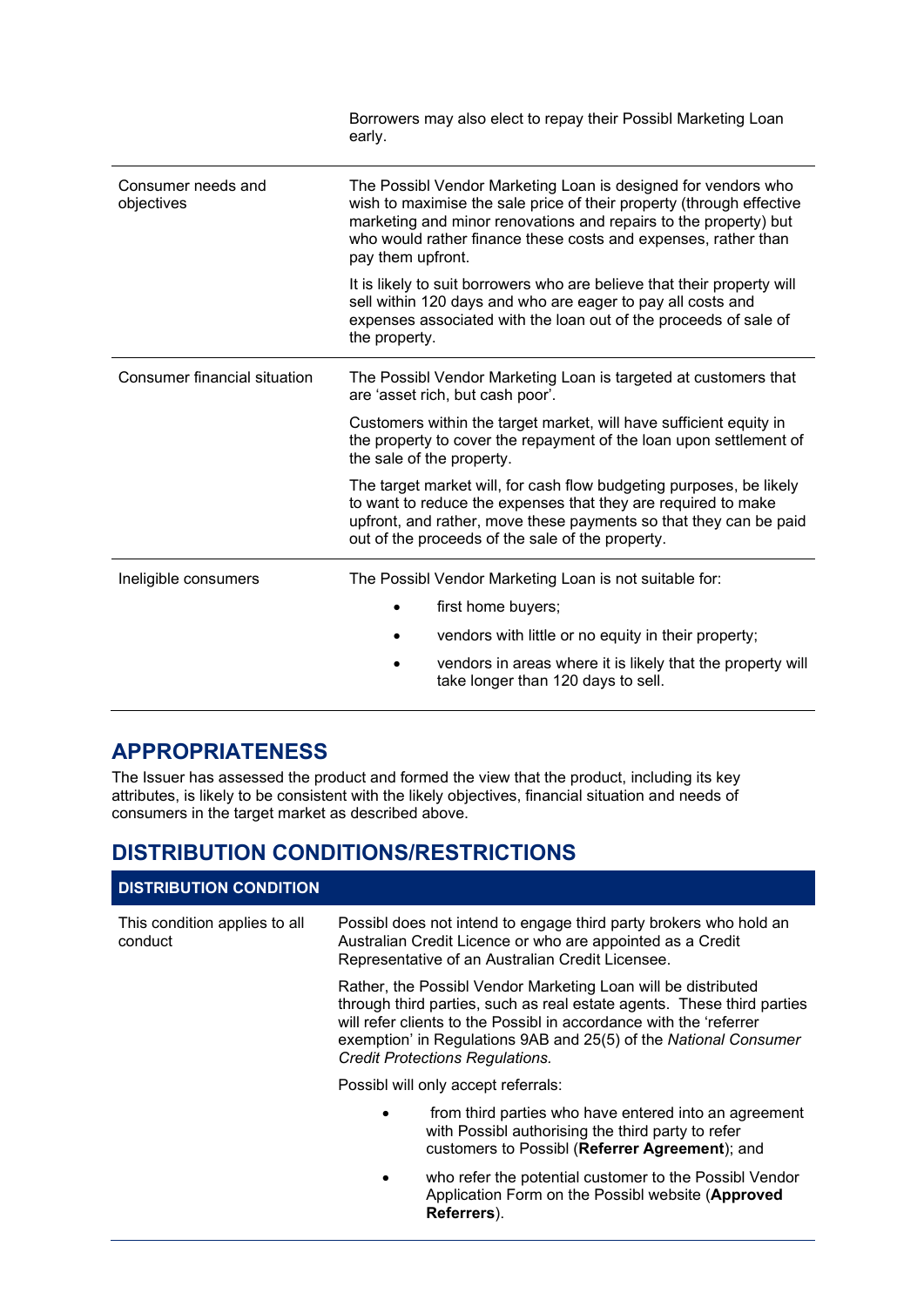|                                                                   | All Referrers must comply with the terms and conditions of the<br>Referral Agreement.                                                                                                                                                                                                     |                                                                                                                                                                                                     |  |  |
|-------------------------------------------------------------------|-------------------------------------------------------------------------------------------------------------------------------------------------------------------------------------------------------------------------------------------------------------------------------------------|-----------------------------------------------------------------------------------------------------------------------------------------------------------------------------------------------------|--|--|
|                                                                   | This condition ensures that the distribution of the Possibl Vendor<br>Marketing Loan is made only through Approved Referrers who<br>understand the target market and have clear processes and<br>procedures to ensure the complaint distribution of the Possibl<br>Vendor Marketing Loan. |                                                                                                                                                                                                     |  |  |
| Only suitable for distribution<br>through specified distributor/s | following conditions.                                                                                                                                                                                                                                                                     | The Possibl Vendor Marketing Loan is only available through<br>Approved Referrers making the referral in accordance with the                                                                        |  |  |
|                                                                   |                                                                                                                                                                                                                                                                                           | Approved Referrers may only refer customers<br>interested in a Possibl Vendor Marketing Loan to the<br>Possibl website where the potential customer will<br>complete an on-line application form.   |  |  |
|                                                                   |                                                                                                                                                                                                                                                                                           | Approved Referrers may direct customers to the Possibl<br>website either during a discussion with the customer, or<br>via a link to the Possibl website on the website of the<br>Approved Referrer. |  |  |

## **REVIEW TRIGGERS**

Material complaints relating to the product design, product availability and distribution.

Material change to products features or key attributes

Key attributes have not performed as disclosed by a material degree and for a material period.

Feedback from Approved Referrers

Notification from ASIC requiring immediate cessation of product distribution, or cessation of particular conduct in relation to the product.

Evidence that product or distributor conduct are significantly different to the target market

#### **DISTRIBUTOR REPORTING REQUIREMENTS**

| Complaints (as defined in section 994A(1) of the Act) relating to the<br>product design, product availability and distribution. The distributor<br>should provide all the content of the complaint, having regard to<br>privacy.                  | Within 10 business days<br>following end of calendar<br>quarter.                                                               |
|---------------------------------------------------------------------------------------------------------------------------------------------------------------------------------------------------------------------------------------------------|--------------------------------------------------------------------------------------------------------------------------------|
| Significant dealing outside of target market, under s994F(6) of the<br>Act.<br>See Definitions for further detail.                                                                                                                                | As soon as practicable but no<br>later than 10 business days<br>after distributor becomes aware<br>of the significant dealing. |
| To the extent a distributor is aware of dealings outside the target<br>market these should be reported to the issuer, including reason<br>why acquisition is outside of target market, and whether acquisition<br>occurred under personal advice. | Within 10 business days<br>following [end of calendar<br>quarter]                                                              |
| Any other information requested in writing by the Product Issuer<br>from time to time.                                                                                                                                                            | Within 20 business days of the<br>request.                                                                                     |